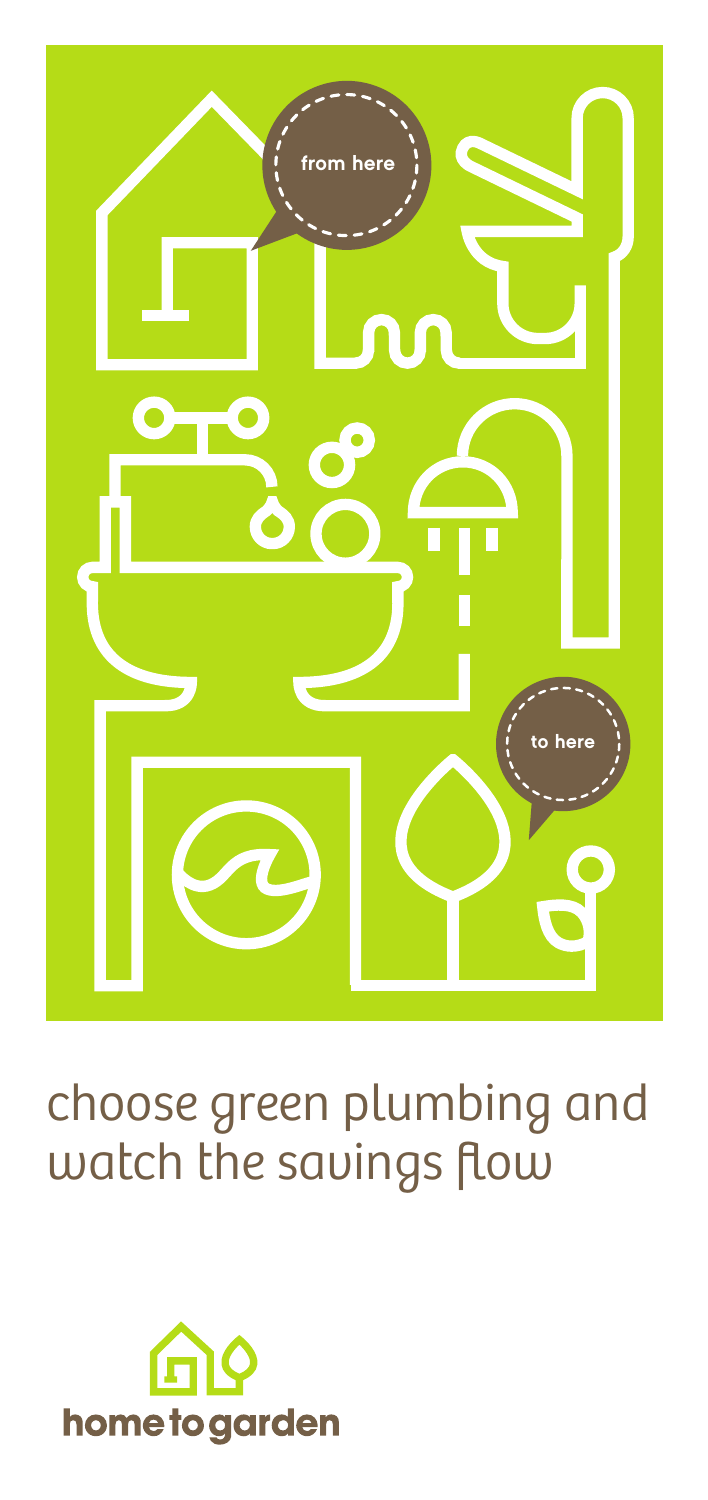### save money. save water. save the environment.

## tap water isn't free. so why let it– and your money– go down the drain?

as well as expert home to garden offers a comprehensive green and dollars.

### home to garden. sustainable plumbing solutions

Finding a good plumber is tricky. Finding a green one even trickier.

But in Home To Garden, you've found both.

Home To Garden is serious about sustainable plumbing practices. We also know that the best green solutions are the ones that save you money.

With one obligation-free consultation, find out how we can help you reuse waste water, harvest rainwater, and minimise the use of water you pay for, in the home and in the garden. In addition we can also quote on all your general plumbing requirements.

### **Green Plumbing**

| Free water usage consultation |
|-------------------------------|
| Grey water systems            |
| Rain water harvesting         |
| Irrigation systems            |
| Water saving devices          |

### **General Plumbing**

| Hot and cold water<br>---------------- |
|----------------------------------------|
| Sanitary                               |
| Gas                                    |
| <b>Blocked drains</b>                  |
| Gutter and down pipes                  |
| Servicing and maintenance              |

#### You name it, we do it!

If you want to save money, water and the environment, call us or visit our website to book your free water usage consultation. Let Home To Garden help you plumb for the future!